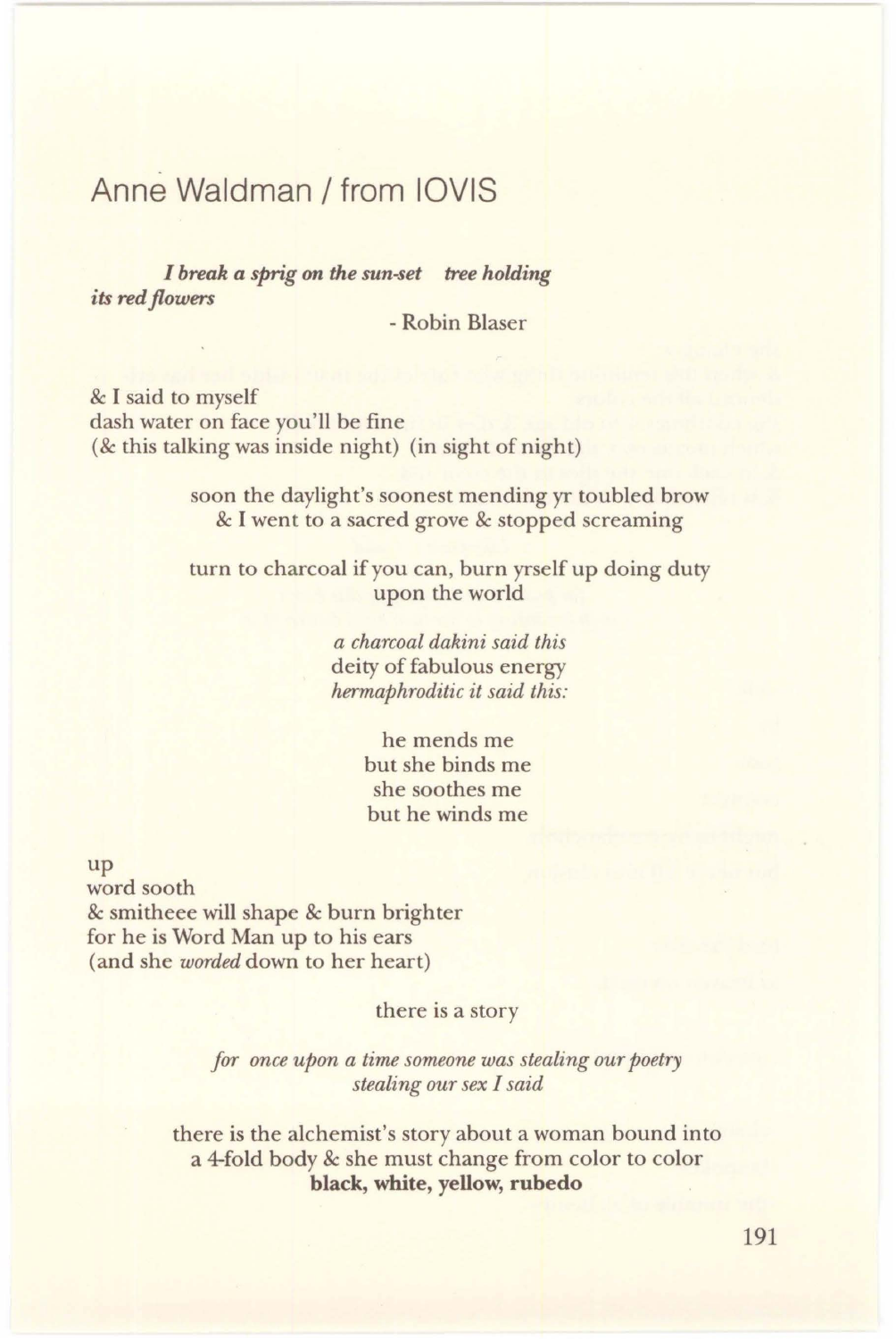she changes & when this feminine thing who carries the man inside her has evidenced all the colors she continues into old age & dies in the 4-fold body which means *iron, tin, bronze* & *lead* & in each one she dies in the color red & is rejuvenated in the color red

## *Like poetry I said*

*for passion is the sprig of this heart each according to her own kind bunch of it* 

stalk by root connect might induce melancholy but never fall into illusion

ford the river to heaven on earth

[ *sprechstimme* here]

*I* 

=claim= =bespoke= =the tremble of alchemy= 192